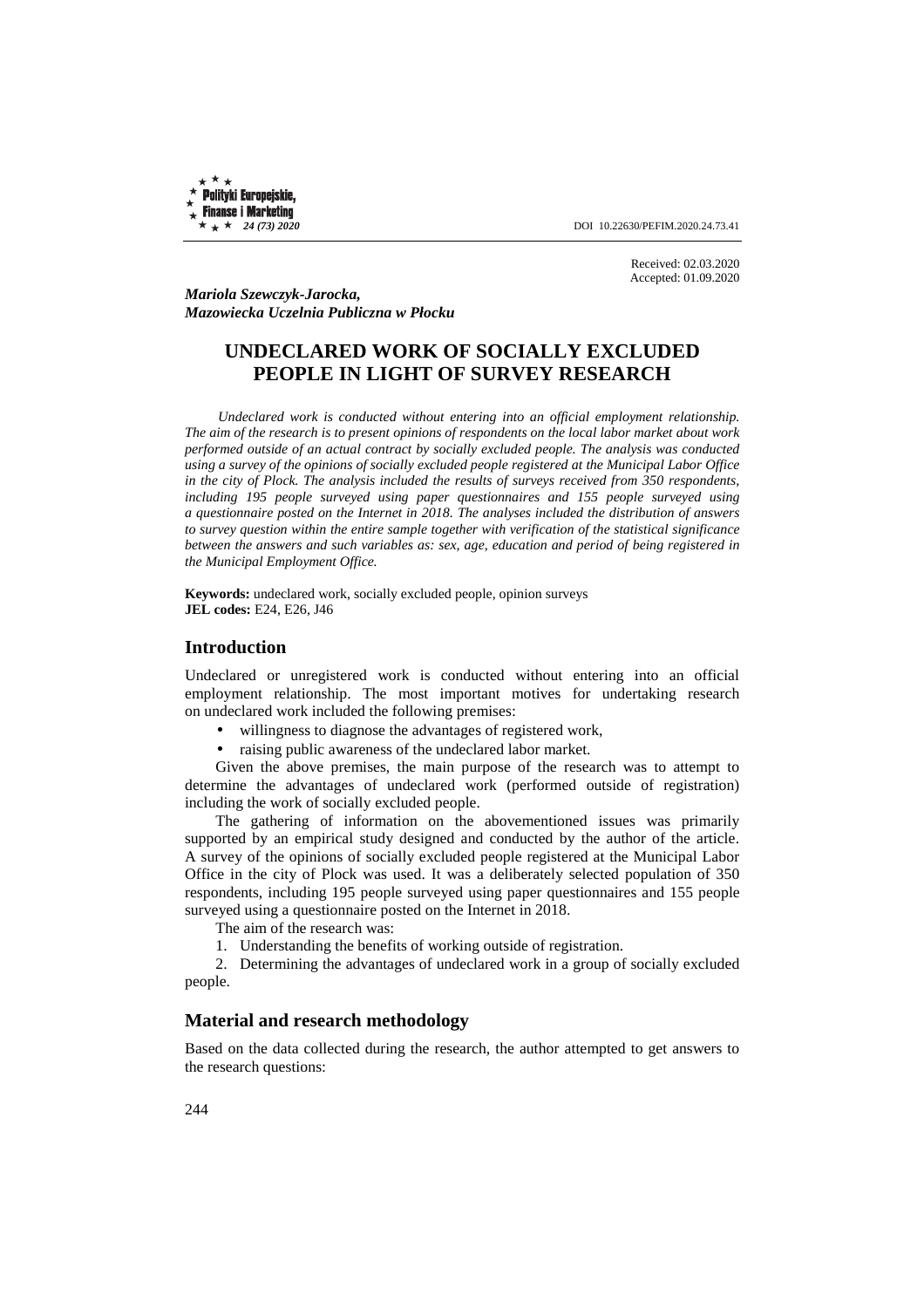- What are the advantages of undeclared work?
- What are the advantages of undeclared work for socially excluded people?

A survey of the literature on the subject and the author's empirical research through questionnaires were the approaches used in the study. Research was conducted under a portion of a grant from the Plock City Hall – within the task of "Cooperation with universities". The research covered 350 unemployed persons registered at the Municipal Labor Office in Plock. Statistical tests and descriptive methods were used. The results are presented in tabular, graphic and descriptive form.

#### **The concept of social exclusion**

The term social exclusion in the modern sense probably was used for the first time in R. Lenoir's 1974 publication "Les exclus", to describe people who do not participate in either social or economic development (Broda - Wysocki, 2012).

As defined in the National Integration Strategy for Poland, social exclusion is "the lack or limitation of participation, influence and use of basic public institutions and markets that should be available to everyone, especially the poor", i.e. a situation preventing or significantly hindering an individual or a group from fulfilling the lawful social roles, using public goods and infrastructure, gathering resources and earning income in a dignified manner "(Frąckiewicz, 2005).

In general, the concept of social exclusion contains three important dimensions (Sobczak, 2016):

- 1. exclusion from the labor market and loss of social ties;
- 2. loss of participation, e.g. due to lack of financial resources;

3. in the statistical sense, exclusion is a series of progressive changes or restrictions in the possibilities of participating in economic, political, cultural or social life; it is not an irreversible process.

### **Definition of unregistered (undeclared) work**

Unregistered work (work in the gray economy, sometimes the black market) is a collective category covering various ways of participation and activity on the labor market. Unlike registered work, it has the following characteristics (Metodologia ..., 2005):

1. It is employment performed without establishing an employment relationship, i.e. without an employment contract or other written contract between the employee and the employer. The employee does not obtain social insurance, does not pay taxes on personal income, and the employer also does not pay contributions to the account of the Social Insurance Institution and the Labor Fund;

2. It can also be self-employment if no taxes or social security contributions or other financial obligations are owed to the state for business operations.

Poland is one of the few countries where in-depth empirical research is conducted on the role of undeclared work in the economy. The first study was undertaken in 1995 and covered over 11,000 households, which meant a population of over 25.6 thousand persons aged 15 and older (Unregistered work, 1995). The second survey was carried out in 1998 and also covered 11,000 households (over 25,000 people aged 15 and older) (Unregistered work, 1998). The third survey was carried out in 2004 (Unregistered work, 2010). In addition, a report was prepared in 2008 at the request of the Labor Market Department of the Ministry of Labor and Social Policy on "Reasons for unregistered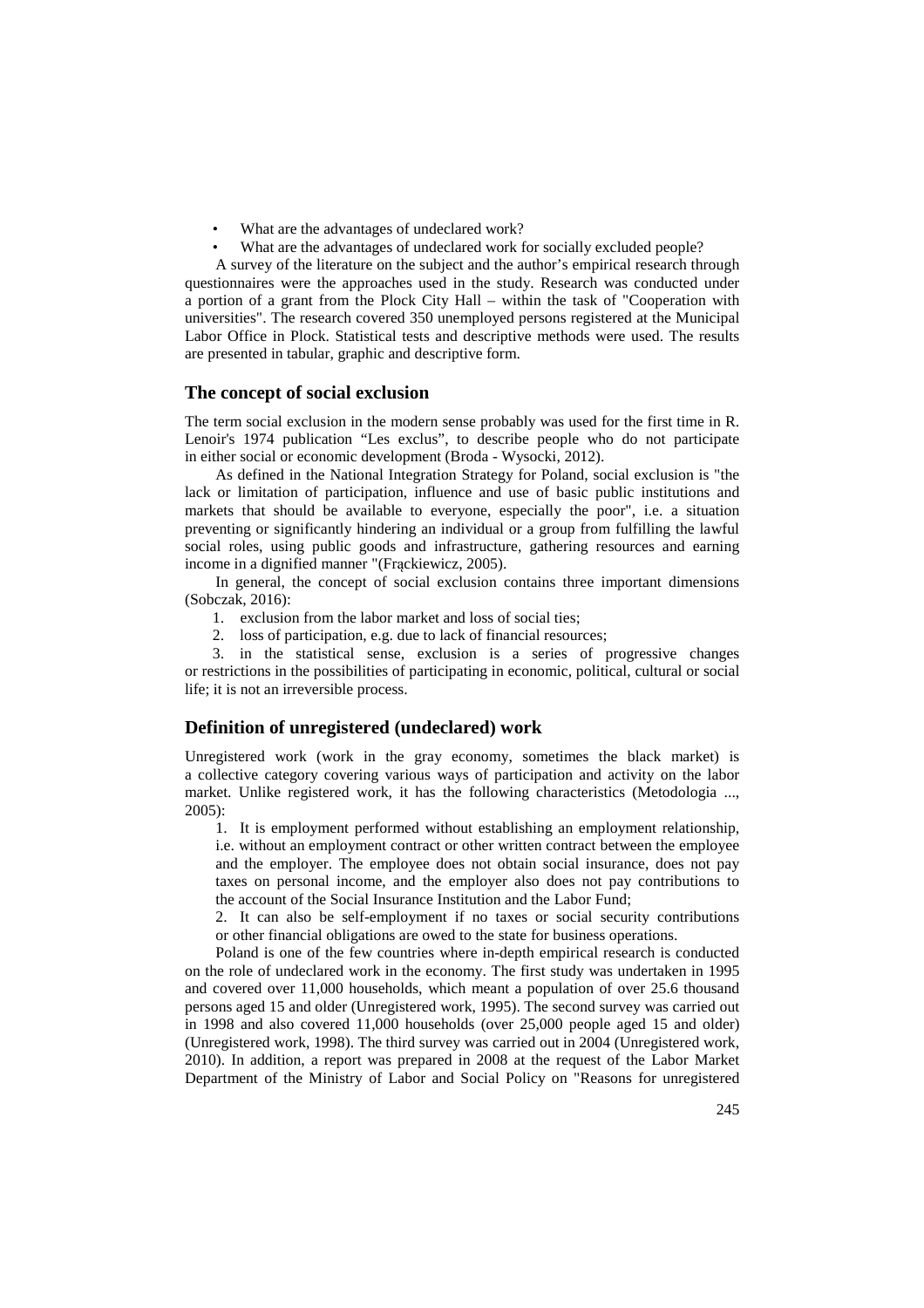work, its scale, nature and social effects" (Reasons for unregistered work, 2008). Research on unregistered work is being conducted with some regularity and the author's research is part of this trend.

Unregistered work is usually undertaken by people with lower qualifications and levels of education, as well as by immigrants from countries with low wages (resulting from both the level of economic development and differences in the purchasing power of currencies). The existence of a shadow economy in the economy is usually a response to high labor costs, high unemployment, difficult labor market, bureaucratic burdens on doing business. The famous "tax wedge", or almost two times the difference between what an employee gets "in hand" and the costs incurred by the employer due to his/her employment, is an incentive to pay the employee all or part of the remuneration in an informal, unregistered manner. Due to bureaucratic burden, high taxes and social security contributions, many people work without registration. Although this significantly increases the number of jobs, it is certainly not a driver of socioeconomic progress. It is rather a method of survival for both employers and employees who have no chance on the official labor market.

# **Advantages of working outside of registration in light of the author's research**

Working without officially registering employment is carried out without establishing an employment relationship under an employment contract or mandate contract. As already mentioned, the survey results concern a population of 350 respondents, including 195 people surveyed using paper questionnaires and 155 people surveyed using a questionnaire posted on the Internet (Szewczyk-Jarocka, 2019).

The analyses covered the responses of the respondents in total in the entire sample and verification of the statistical significance of the relationship between the answers and the sex, age, education and length of the registration period at the Municipal Labor Office.

| <b>Advantages</b>                                                       | M    | <b>SD</b> | min | max |
|-------------------------------------------------------------------------|------|-----------|-----|-----|
| <b>Source of livelihood</b>                                             | 4.17 | 1.78      |     | 6   |
| Neutralization of the effects of unemployment                           | 3.09 | 1.66      |     | 6   |
| Protection against loss of qualifications                               | 2.94 | 1.70      |     | 6   |
| A chance to gain new qualifications                                     | 3.43 | 1.78      |     | 6   |
| <b>Poverty reduction</b>                                                | 4.00 | 1.79      |     | 6   |
| Weaker pressure on using social assistance                              | 3.16 | 1.74      |     | 6   |
| Promoting the integration of the unemployed                             | 2.91 | 1.62      |     | 6   |
| Source of raising capital, which may lead to legalization of operations | 3.32 | 1.71      |     | 6   |
| in the future                                                           |      |           |     |     |
| Type of initial selection of job candidates                             | 2.91 | 1.63      |     | 6   |
| Operating cost reduction                                                | 3.87 | 1.70      |     | 6   |
| Increasing the competitiveness of companies on product markets          | 3.15 | 1.53      |     | 6   |
| Improving the financial condition of households                         | 4.09 | 1.62      |     | 6   |
| Increasing global demand                                                | 2.92 | 1.45      |     | 6   |
| Payment of indirect taxes                                               | 3.02 | 1.57      |     | 6   |
| Unemployment reduction                                                  | 3.46 | 1.67      |     | 6   |

Table 1. Evaluation of the advantages of taking unregistered work

*M- average value; SD - standard deviation; min - minimum value; max - maximum value*  Source: Author's own research based on a survey.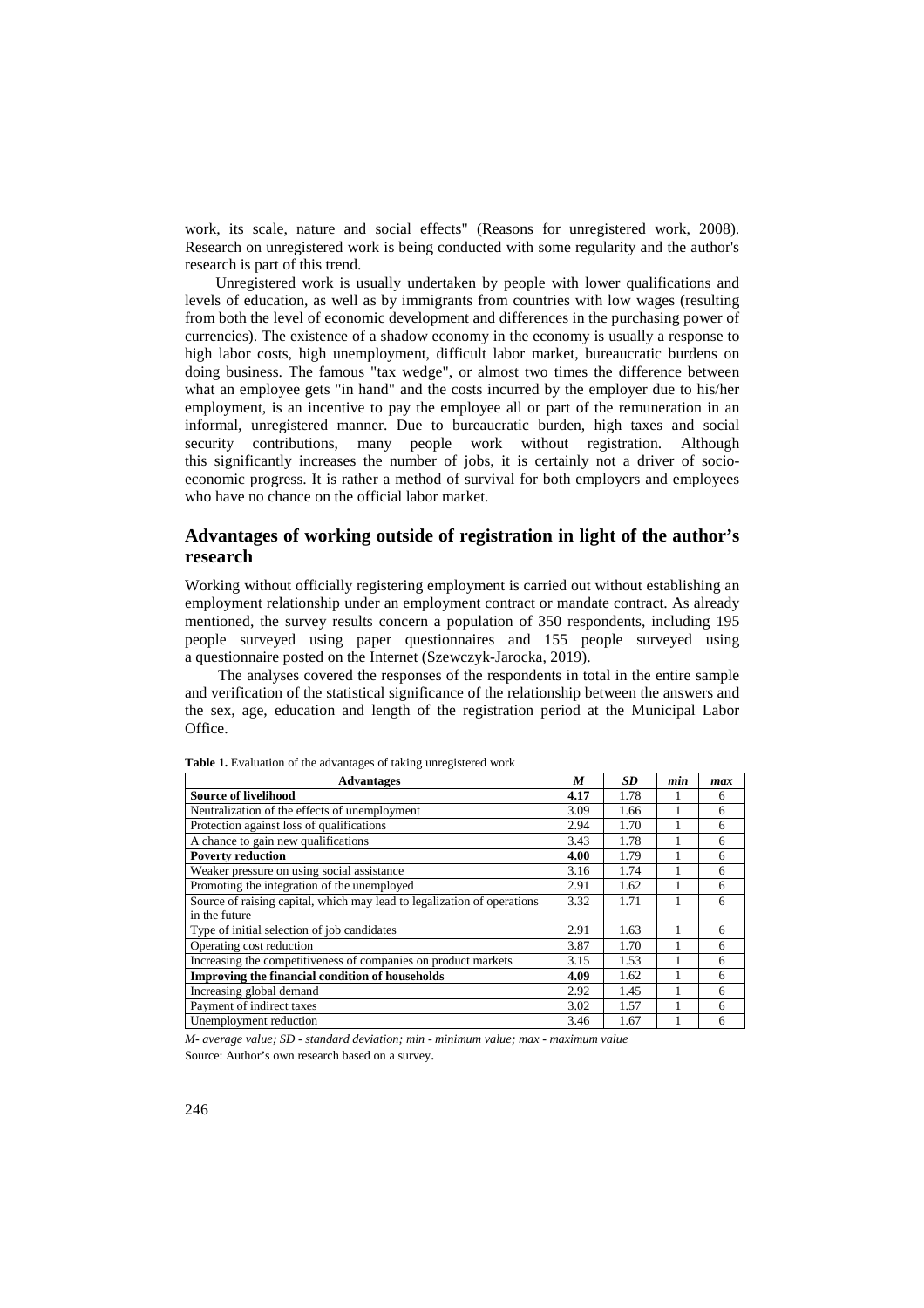The value of 0.05 was conventionally assumed as the statistical significance threshold. The statistical significance of the analyzed relationships was tested based on the likely ratio values. Selected data are presented in tables and charts. Table 1 presents descriptive statistics for assessing the benefits of taking unregistered work.

The highest values were obtained for treating unregistered work as a means of subsistence, a means of improving financial condition and reducing poverty.

Table 2 presents the values of the Mann-Whitney U test, which was used to analyze the statistical significance of gender differences in the obtained scores.

**Table 2.** Analysis of the statistical significance of gender differences in the assessment of the advantages of undeclared work

| <b>Advantages</b>                                                              | I <sub>I</sub> |       |
|--------------------------------------------------------------------------------|----------------|-------|
| <b>Source of livelihood</b>                                                    | 11320.00       | 0.161 |
| Neutralization of the effects of unemployment                                  | 11013.00       | 0.066 |
| Protection against loss of qualifications                                      | 11846.50       | 0.924 |
| A chance to gain new qualifications                                            | 11397.50       | 0.197 |
| <b>Poverty reduction</b>                                                       | 9304.50        | 0.001 |
| Weaker pressure on using social assistance                                     | 10479.00       | 0.015 |
| Promoting the integration of the unemployed                                    | 12123.50       | 0.688 |
| Source of raising capital, which may lead to legalization of operations in the | 12321.50       | 0.820 |
| future                                                                         |                |       |
| Type of initial selection of job candidates                                    | 11186.50       | 0.360 |
| Operating costs reduction                                                      | 11228.50       | 0.390 |
| Increasing the competitiveness of companies on product markets                 | 11312.50       | 0.452 |
| Improving the financial condition of households                                | 10155.50       | 0.026 |
| Increasing global demand                                                       | 10748.50       | 0.508 |
| Payment of indirect taxes                                                      | 11166.00       | 0.918 |
| Unemployment reduction                                                         | 10262.00       | 071   |

*U* - Mann-Whitney U test value; *p* - two-sided statistical significance

Source: Author's own research based on a survey.

Statistically significant differences were obtained between men and women as to the assessment of the benefits of unregistered work, such as poverty reduction, weakening the pressure on using social assistance and improving the financial condition of households. The average frequency assessment values obtained in the group of women were higher than the values obtained in the group of men (see Figure 1).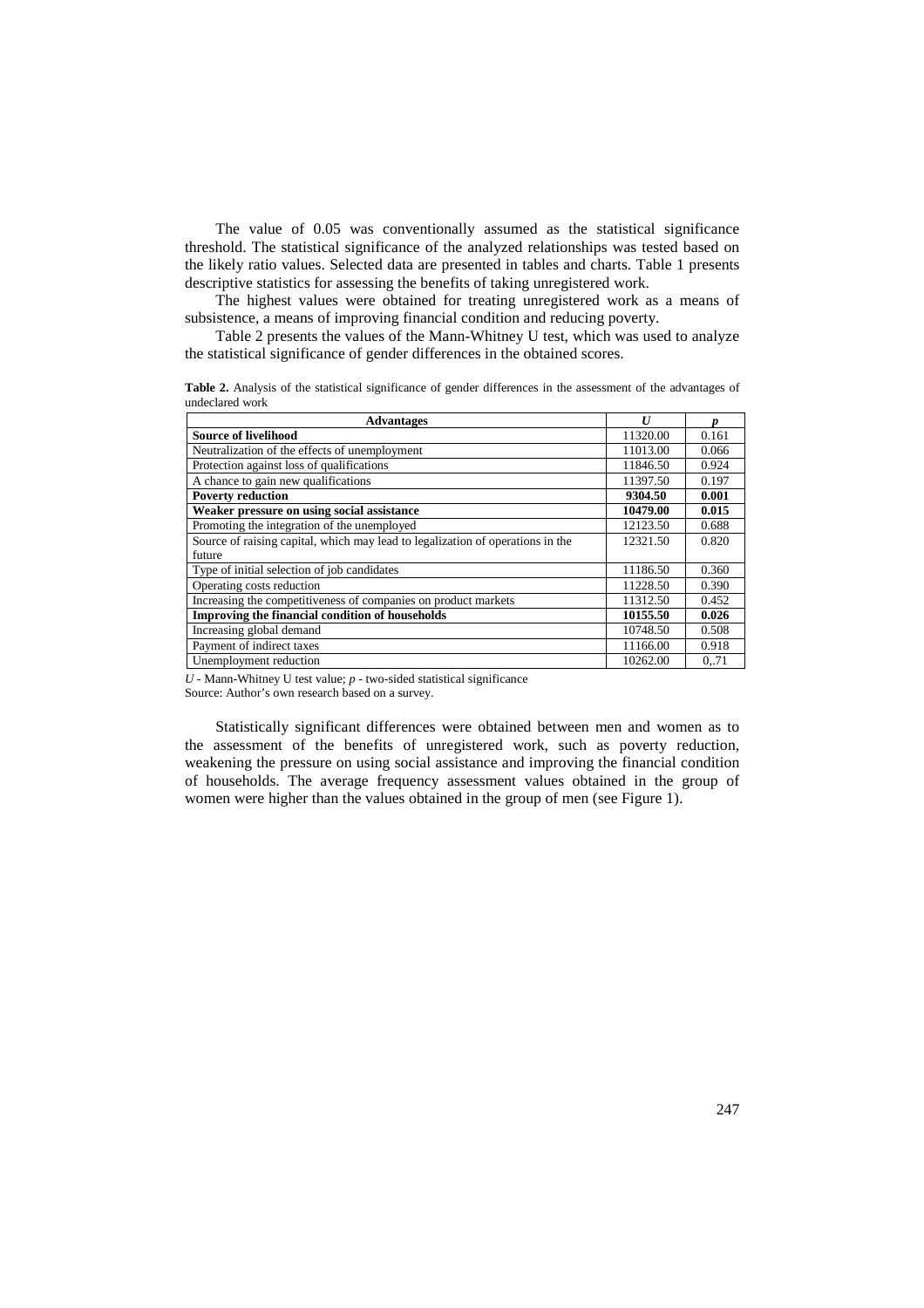

**Figure 1.** Statistically significant differences between the sexes regarding the advantages of unregistered work Source: Author's own research based on a survey.

|  | <b>Table 3.</b> Analysis of statistical significance of gender differences in the assessment of the advantages of |  |  |  |  |  |
|--|-------------------------------------------------------------------------------------------------------------------|--|--|--|--|--|
|  | unregistered work depending on the education level of the respondents                                             |  |  |  |  |  |

| <b>Advantages</b>                                                              |       |       |
|--------------------------------------------------------------------------------|-------|-------|
| <b>Source of livelihood</b>                                                    | 12.71 | 0.002 |
| Neutralization of the effects of unemployment                                  | 11.34 | 0.003 |
| Protection against loss of qualifications                                      | 0.32  | 0.851 |
| A chance to gain new qualifications                                            | 3.98  | 0.137 |
| <b>Poverty reduction</b>                                                       | 9.26  | 0.010 |
| Weaker pressure on using social assistance                                     | 4.18  | 0.124 |
| Promoting the integration of the unemployed                                    | 0.15  | 0.927 |
| Source of raising capital, which may lead to legalization of operations in the | 1.83  | 0.401 |
| future                                                                         |       |       |
| Type of initial selection of job candidates                                    | 0.78  | 0.678 |
| <b>Operating costs reduction</b>                                               | 22.46 | 0.001 |
| Increasing the competitiveness of companies on product markets                 | 5.63  | 0.060 |
| Improving the financial condition of households                                | 6.23  | 0.044 |
| Increasing global demand                                                       | 1.13  | 0.569 |
| Payment of indirect taxes                                                      | 3.65  | 0.161 |
| Unemployment reduction                                                         | 6.32  | 0.043 |

 $\chi^2$  – Kruskall-Wallis H test value;  $p$  - two-sided statistical significance

Source: Author's own research based on a survey.

Table 3 presents the values of the Kruskall-Wallis H test, which was used to analyze the statistical significance of intergroup differences in the received grades depending on the level of education of the respondents.

Statistically significant intergroup differences were obtained in terms of assessments of unregistered work as a source of income, a measure to neutralize the effects of unemployment, reduce poverty, reduce operating costs, improve the financial condition of households, and reduce unemployment.

The average values obtained in the group of people without secondary education were lower than in the group of people with higher education. This applies to assessments of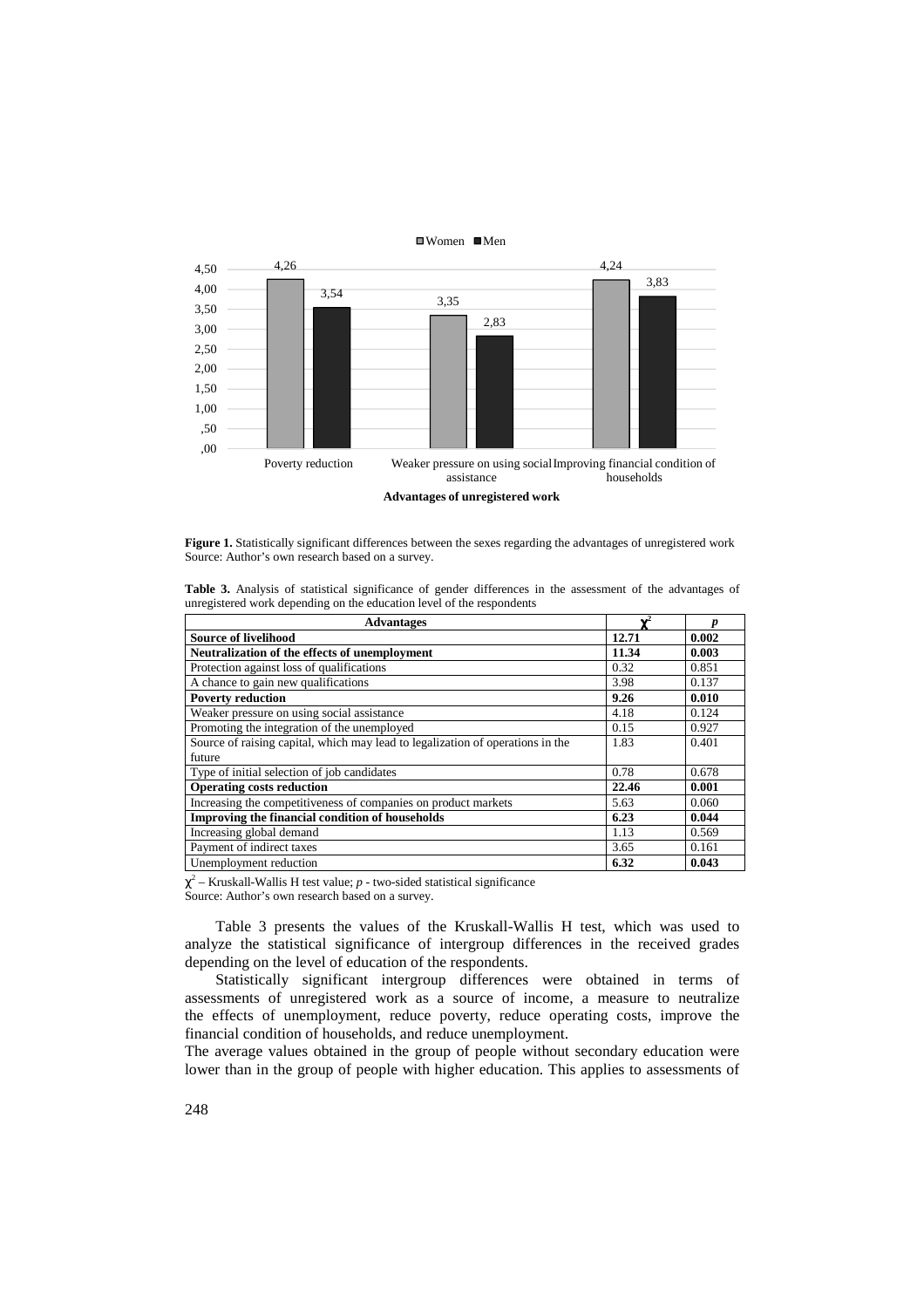unregistered work as a source of income,  $U = 3779.00$ , p <0.001; measure to neutralize the effects of unemployment,  $U = 3935.50$ , p <0.01; poverty reduction,  $U = 4019.50$ , p <0.01; operating cost reduction,  $U = 3035.50$ , p <0.001; improving the financial condition of households,  $U = 3957.00$ ,  $p \le 0.05$ ; and unemployment reduction,  $U = 3900.00$ , p < 0.05.

It was also found that the rating for lowering operating costs was lower in the group of people with secondary education than in the group of people with higher education,  $U = 5429.00$ ,  $p \le 0.05$ . For some assessments, the average values obtained in the group of people with secondary education were higher than the average values obtained in the group of people without secondary education. This applies to assessments of unregistered work as a means of neutralizing the effects of unemployment, U = 4878.00, p <0.05; poverty reduction, U = 4693.50, p <0.05; operating cost reduction,  $U = 4533.50$ ,  $p < 0.05$ ; and unemployment reduction,  $U = 4244.00$ , p < 0.05 (see Figure 2).

Education<br>
■higher ■secondary ■below secondary



**Advantages of unregistered work**

Figure 2. Statistically significant differences between the sexes regarding the advantages of unregistered work depending on the education of the respondents Source: Author's own research based on a survey.

Table 4 presents the values of the Mann-Whitney U test, which was used to analyze the statistical significance of intergroup differences in the range of ratings obtained depending on the age of the researched.

249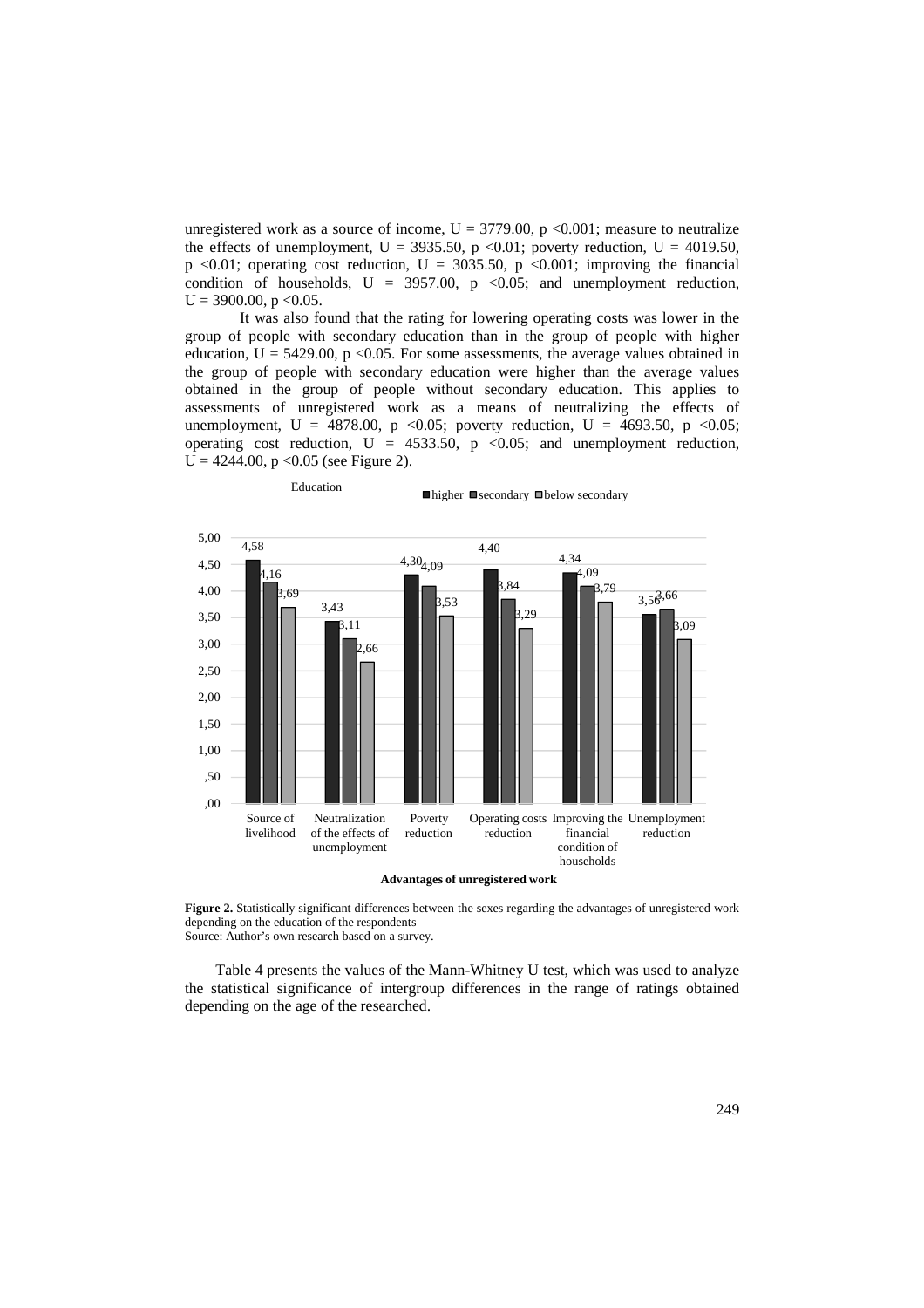**Table 4.** Analysis of the statistical significance of gender differences as to the merits of unregistered work depending on the age of the respondents

| <b>Advantages</b>                                                              | $\boldsymbol{U}$ | n     |  |
|--------------------------------------------------------------------------------|------------------|-------|--|
| <b>Source of livelihood</b>                                                    | 11394.50         | 0.085 |  |
| Neutralization of the effects of unemployment                                  | 10509.00         | 0.004 |  |
| Protection against loss of qualifications                                      | 12450.00         | 0.970 |  |
| A chance to gain new qualifications                                            | 11395.00         | 0.081 |  |
| <b>Poverty reduction</b>                                                       | 12333.50         | 0.709 |  |
| Weaker pressure on using social assistance                                     | 12103.00         | 0.397 |  |
| Promoting the integration of the unemployed                                    | 11013.00         | 0.027 |  |
| Source of raising capital, which may lead to legalization of operations in the | 11400.50         | 0.071 |  |
| future                                                                         |                  |       |  |
| Type of initial selection of job candidates                                    | 11543.00         | 0.396 |  |
| <b>Operating cost reduction</b>                                                | 10250.00         | 0.013 |  |
| Increasing the competitiveness of companies on product markets                 | 11106.00         | 0.162 |  |
| Improving the financial condition of households                                | 11029.50         | 0.136 |  |
| Increasing global demand                                                       | 10040.50         | 0.081 |  |
| Payment of indirect taxes                                                      | 9957.50          | 0.065 |  |
| <b>Unemployment reduction</b>                                                  | 9746.00          | 0.026 |  |

*U* - Mann-Whitney U test value; *p* - two-sided statistical significance Source: Author's own research based on a survey.

Statistically significant inter-group differences were obtained in terms of assessments received for neutralizing the effects of unemployment, promoting integration of the unemployed, operating cost reduction and unemployment reduction. The average values of grades obtained in the younger age group were higher than the values obtained in the older age group (see Figure 3).



Age of researched  $\Box$  up to 35  $\Box$  36+

**Figure 3.** Statistically significant differences by gender as to the merits of unregistered work depending on the age of the respondents Source: Author's own research based on a survey.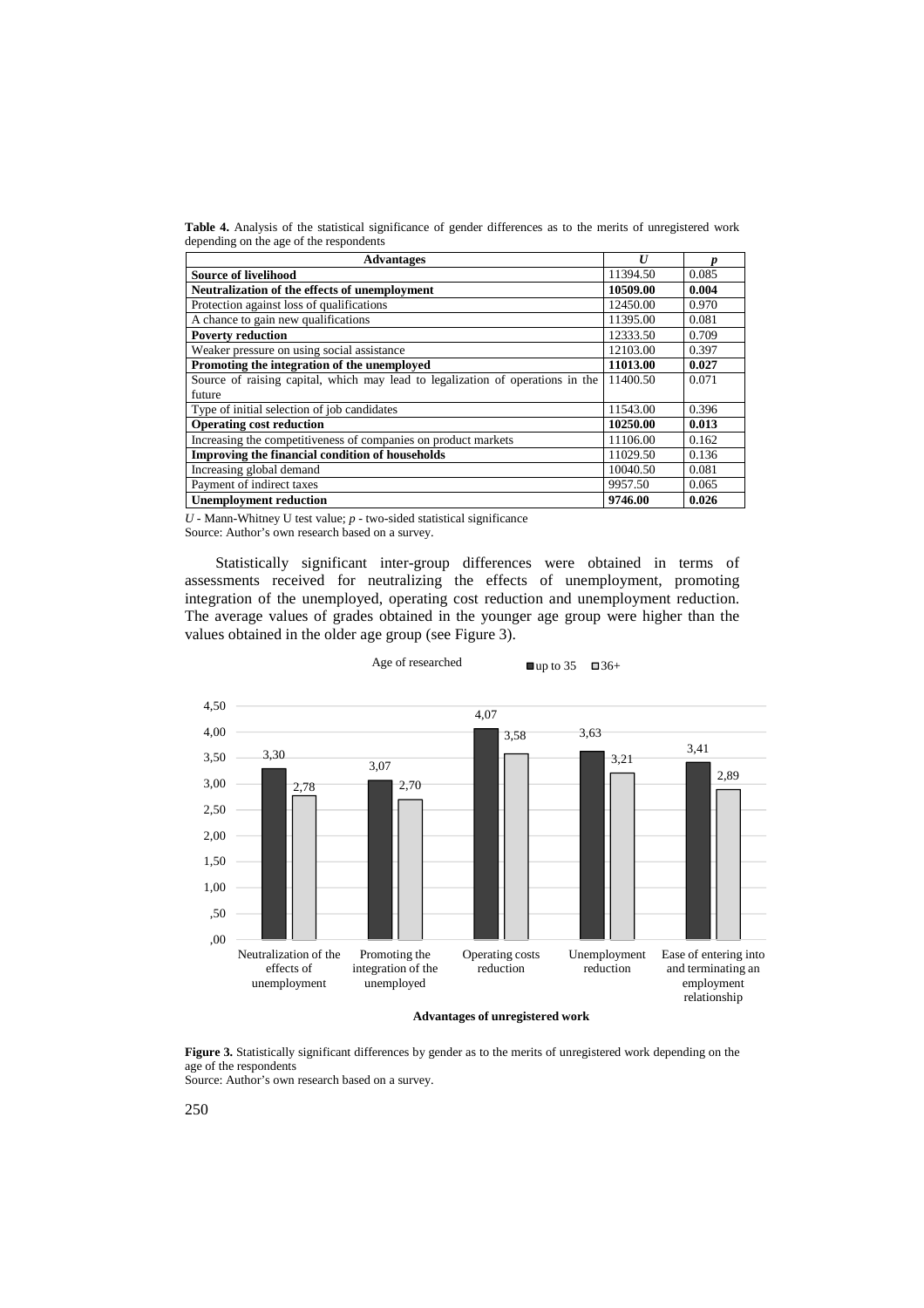Table 5 presents the values of the Mann-Whitney U test, which was used to analyze the statistical significance of intergroup differences in the range of ratings obtained depending on the length of the registration period at the Municipal Labor Office.

**Table 5.** Analysis of the statistical significance of gender differences in the assessment of the advantages of unregistered work depending on the length of the registration period at the Municipal Labor Office

| <b>Advantages</b>                                                                     | $\boldsymbol{U}$ |       |
|---------------------------------------------------------------------------------------|------------------|-------|
| Source of livelihood                                                                  | 12197.00         | 0.344 |
| Neutralization of the effects of unemployment                                         | 11832.50         | 0.144 |
| Protection against loss of qualifications                                             | 12527.50         | 0.973 |
| A chance to gain new qualifications                                                   | 11909.00         | 0.199 |
| <b>Poverty reduction</b>                                                              | 12556.50         | 0.756 |
| Weaker pressure on using social assistance                                            | 12783.00         | 0.819 |
| Promoting the integration of the unemployed                                           | 12581.00         | 0.657 |
| Source of raising capital, which may lead to legalization of operations in the future | 12846.50         | 0.815 |
| Type of initial selection of job candidates                                           | 11431.00         | 0.176 |
| Operating cost reduction                                                              | 11244.00         | 0.114 |
| Increasing the competitiveness of companies on product markets                        | 12242.50         | 0.737 |
| Improving the financial condition of households                                       | 12340.00         | 0.830 |
| Increasing global demand                                                              | 11325.00         | 0.579 |
| <b>Payment of indirect taxes</b>                                                      | 10066.50         | 0.028 |
| Unemployment reduction                                                                | 10874.50         | 0.224 |

*U* - Mann-Whitney U test value; *p* - two-sided statistical significance

Source: Author's own research based on a survey.

A statistically significant difference was obtained in the assessment of indirect taxes. The average value of frequency ratings obtained in the group of people registered for up to 3 months was higher than the value obtained in the group of people registered for a longer period (see Figure 4).



**Registration period in the Municipal Labor Office**

**Figure 4.** Evaluation of paying indirect taxes as an advantage of unregistered work depending on the length of the registration period in the Municipal Labor Office Source: Author's own research based on a survey.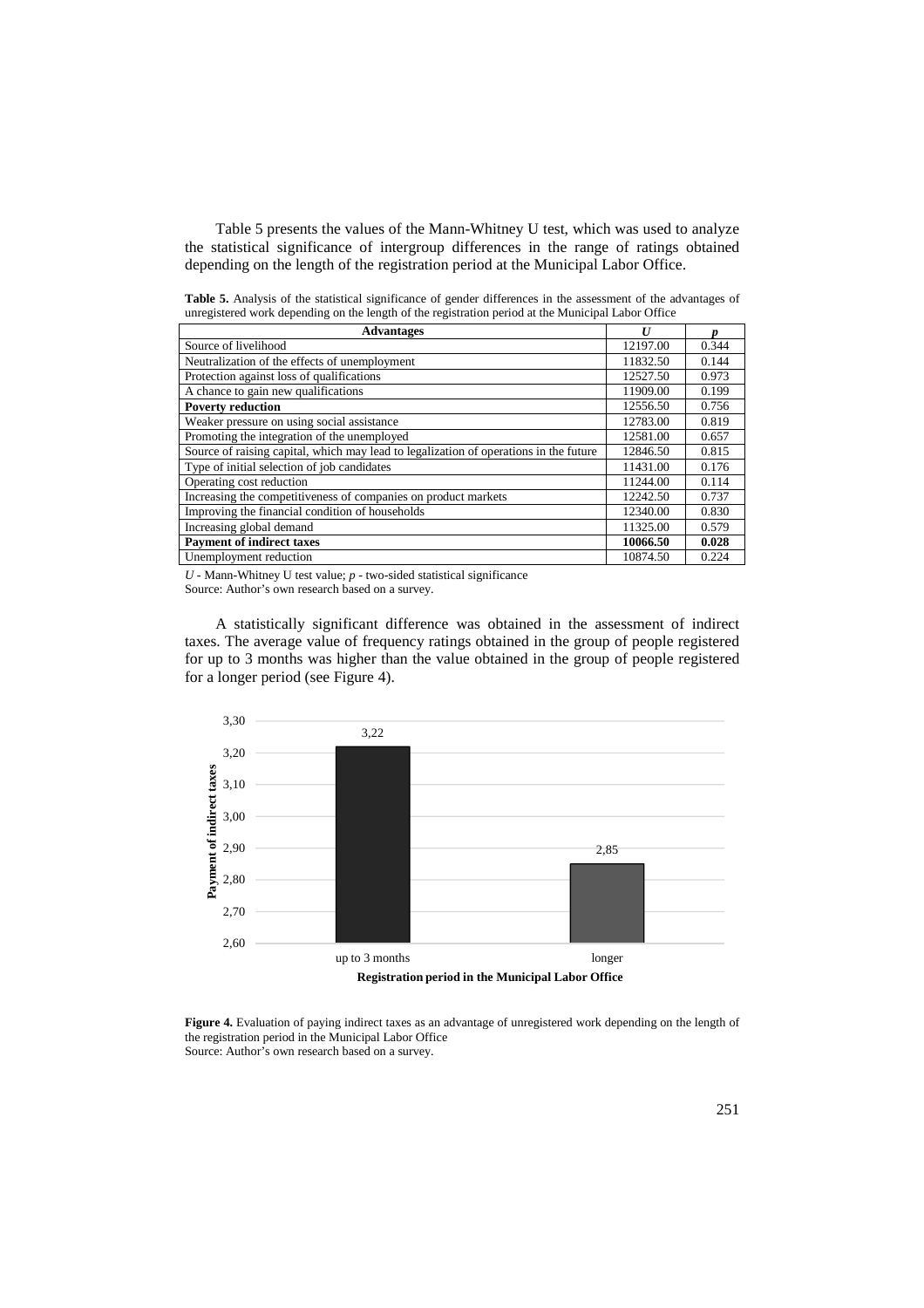## **Conclusion**

Undeclared or unregistered work is often undertaken by socially excluded people. It is conducted without establishing an official employment relationship, i.e. without an employment contract or mandate contract.

The author analyzed selected advantages of performing such work according to the assessment of a group of unemployed persons who were registered with the Municipal Labor Office in Plock. Opinion diversity was presented in the researched group by sex, education level, age and period of registration in the Municipal Labor Office. Depending on the group, various advantages of work performed outside the registration of socially excluded people were indicated. Reducing poverty, weakening the emphasis on using social assistance and improving the financial condition of households are the main advantages of working outside of registration mentioned more often by women than men. Assessment of unregistered work as a source of income, a measure to neutralize the effects of unemployment, reduce poverty, reduce operating costs, improve the financial condition of households and reduce unemployment are the main advantages of working outside of registration mentioned by persons with higher and secondary education. Neutralization of the effects of unemployment, favoring the integration of the unemployed, reducing operating costs and limiting unemployment are the main advantages of unregistered work mentioned by the surveyed people aged up to 35 years and 36+. Transferring indirect taxes is the main advantage of working unregistered according to the respondents registered in the Municipal Labor Office.

To sum up, unregistered or undeclared work, on the one hand, reduces poverty and the emphasis on the use of social assistance benefits, but on the other hand, in the long run, people working without registration lose their entitlement to a pension or retirement, which is a noticeable serious problem for these people.

### **Source of data use**

Scientific and research work called "Social inclusion of socially excluded people working in the shadow economy as a driving force of entrepreneurship development in Plock" was conducted under a grant – in accordance with an Agreement No. 20 WEK-I / Z / 1383/2018 of June 15, 2018 concluded between the Commune and the City of Plock, and the State Higher Vocational School in Plock and an Agreement No. 20 / WEK-I / Z / 607/2019 of March 15, 2019 concluded between the Municipality of the City of Plock and the State Higher Vocational School in Plock.

# **Bibliography**

Broda-Wysocki P., 2012: Wykluczenie i inkluzja społeczna. Paradygmaty i próby definicji. IPiSS, Warszawa, s. 25.*[Social exclusion and inclusion. Paradigms and definition attempts. IPiSS, Warsaw, p. 25]*

Frąckiewicz L. (Red.), 2005:Wykluczenie społeczne*,* Wydawnictwo Akademii Ekonomicznej im. Karola Adamieckiego, Katowice, s. 11*[Social exclusion, publisher of the University of Economics of Karol Adamiecki, Katowice, p. 11]*.

Smuga T. (Red.), 2005:Metodologia badań szarej strefy na rynku usług turystycznychInstytut Koniunktur i Cen Handlu Zagranicznego, Warszawa*[Gray market research methodology on the tourist services market Institute of Foreign Trade Pricing and Prices, Warsaw]*.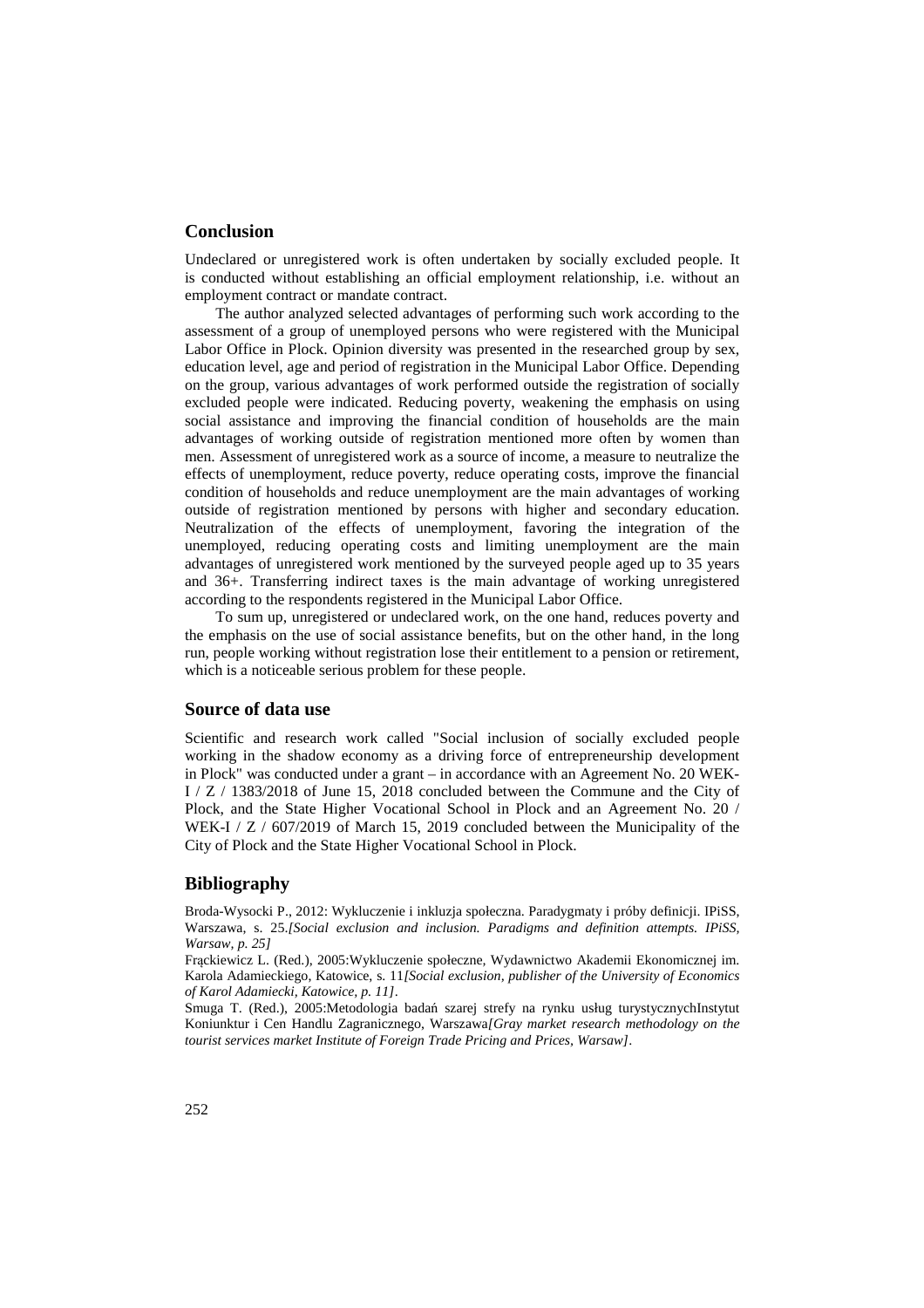Praca nierejestrowana w Polsce w 1995 r., 1996: Informacje i opracowania statystyczne, Warszawa*[Unregistered work in Poland in 1995, 1996: Statistical information and studies, Warsaw]*.

Praca nierejestrowana w Polsce w 1998 r., 1999, praca zespołowa pod kierunkiem S. Kostrubiec, GUS, Informacje i opracowania statystyczne, Warszawa*[Unregistered work in Poland in 1998, 1999, teamwork under the direction of S. Kostrubiec, Central Statistical Office, Statistical information and studies, Warsaw]*.

Praca nierejestrowana w Polsce w 2010 r., 2011, praca zespołowa pod kierunkiem A. Zgierska, GUS, Informacje i opracowania statystyczne, Gdańsk*[Unregistered work in Poland in 2010, 2011, teamwork under the direction of A. Zgierska, Central Statistical Office, Statistical information and studies, Gdańsk]*.

Przyczyny pracy nierejestrowanej, jej skala, charakter i skutki społeczne pod red. M. Bednarskiego, E. Kryńskiej, K. Patera, M. Walewskiego.2008. Raport przygotowany nazlecenie Departamentu Rynku Pracy Ministerstwa Pracy i Polityki Społecznej w ramach projektu "Przyczyny pracy nierejestrowanej, jej skala, charakter i skutki społeczne" współfinansowanego ze środków Europejskiego Funduszu Społecznego. Wykonawcy projektu: Instytut Badań i Spraw Socjalnych, Centrum Badania Opinii Społecznej (CBOS), CASE – Centrum Analiz Społeczno – Ekonomicznych Millward – Brown SMG/ KRC, Warszawa*[Reasons for undeclared work, its scale, nature and social effects, edited by M. Bednarski, E. Kryńska, K. Pater, M. Walewski. 2008. Report prepared at the request of the Labor Market Department of the Ministry of Labor and Social Policy as part of the project 'Reasons for undeclared work, its scale, nature and social effects' co-financed by the European Social Fund. Project contractors: Institute for Research and Social Affairs, Public Opinion Research Center (CBOS), CASE - Millward Socio-Economic Analysis Center - Brown SMG / KRC, Warsaw]*.

Sobczak M. J., 2016:Wykluczenie społeczne i inkluzja społeczna z wykorzystaniem podmiotów ekonomii społecznej w Polsce na przykładzie województwa łódzkiego.Wydawnictwo Uniwersytetu Łódzkiego,Łódź, s. 15*[Social exclusion and social inclusion using social economy entities in Poland on the example of the Lodz region. University of Łódź Publishing House, Łódź, p. 15]*.

Szewczyk-Jarocka M., 2019: Social inclusion of individuals suffering from exclusion – evaluation of motives and actions in view of own research. Acta Scientarium Polonorum 18 (1), Warszawa, s. 81-89*[Warsaw, p. 81-89]*.

Szewczyk – Jarocka M., 2019: Job counseling a tool for social inclusion: empirical research in Poland. Economic Science for Rural Development 2019, Latvia, p. 188 – 193.

Szewczyk – Jarocka M., 2019: Opinions of socially excluded individuals on conducting business activity and being employed on a full-time basis in view of own research, Research Papers of Wrocław University of Economics, 2019 vol. 63 nr 5, Wrocław, p. 90 – 101.

# **Nierejestrowana praca osób wykluczonych społecznie w świetle badań ankietowych**

#### **Streszczenie**

Praca nierejestrowana jest wykonywana bez nawiązania oficjalnego stosunku pracy. Celem badania jest przedstawienie opinii respondentów na lokalnym rynku pracy na temat pracy wykonywanej poza faktycznym kontraktem przez osoby wykluczone społecznie. Analiza została przeprowadzona za pomocą badania opinii osób wykluczonych społecznie zarejestrowanych w Miejskim Urzędzie Pracy w Płocku. W analizie uwzględniono wyniki ankiet otrzymanych od 350 respondentów, w tym 195 osób ankietowanych za pomocą kwestionariuszy papierowych oraz 155 osób ankietowanych za pomocą kwestionariusza zamieszczonego w Internecie w 2018 r. Analizy obejmowały rozkład odpowiedzi na pytania ankietowe w całej próbie wraz z weryfikacją